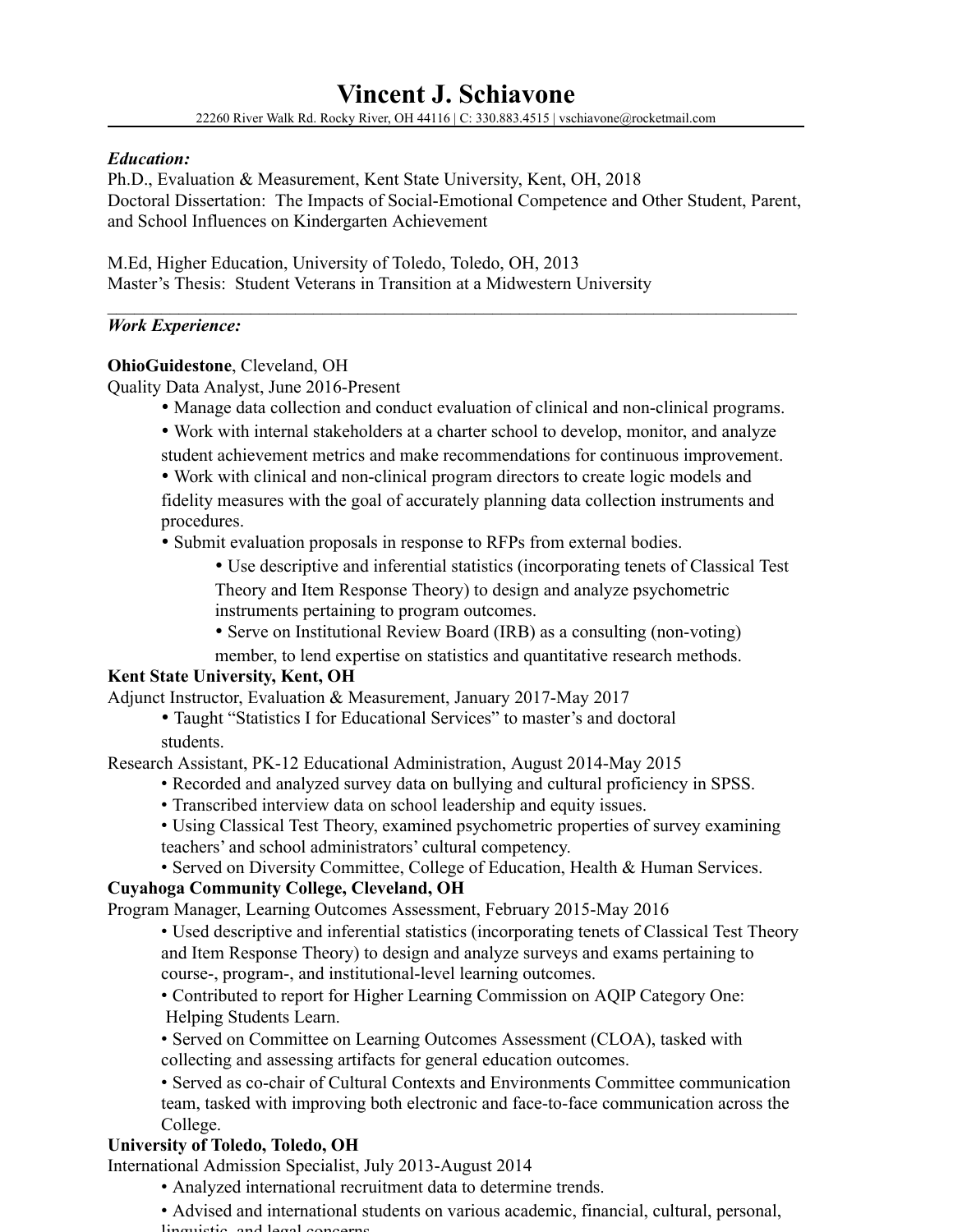• Analyzed international recruitment data to determine trends.

• Advised and international students on various academic, financial, cultural, personal, linguistic, and legal concerns.

• Served as the International Admission Office's "power user" during transition from relying primarily on Banner to making heavier use of CRM software for international applications.

# **Grant Fundamentals, LLC, Toledo, OH**

Research Assistant, August 2011-May 2013

- Assisted with evaluation of government grants to educational organizations.
- Collected, transcribed, and coded qualitative data from diverse populations.
- Collected and analyzed data for cost of living analyses.

# **Terra Community College**, Fremont, OH

Institutional Research Assistant, January 2012-May 2012

• Conducted benchmarking and secondary research to assist in the reorganization of the staffing structure of the institutional research office, in order to comply with AQIP guidelines.

• Served on a committee to report and utilize findings.

# **Catholic Charities, Youngstown, OH**

Intern, Campaign for Human Development, May 2012-August 2012

• Conducted research to support implementation of a program designed to provide employment and training for at-risk, homeless, and immigrant populations.

 $\mathcal{L}_\text{max}$  and  $\mathcal{L}_\text{max}$  and  $\mathcal{L}_\text{max}$  and  $\mathcal{L}_\text{max}$  and  $\mathcal{L}_\text{max}$  and  $\mathcal{L}_\text{max}$ 

# *Competencies:*

Advanced proficiency with Microsoft Office Suite, Banner, SPSS, NVivo, Winsteps, IRTPro, and LISREL.

# *Presentations:*

Kearney, B., Pope, B. R., Ritzenthaler, H., Gray, G., & **Schiavone, V.** (2018). Joyful Together: Fighting Toxic Stress Side-by-Side with Parents. Presented at annual conference of American Evaluation Assocation.

Osanloo, A.F., & **Schiavone, V.** (2014). Students, Teachers, and Leaders Addressing Bullying in Schools. Presented at annual conference of University Consortium for Educational Administration.

**Schiavone, V.** (2013). Assessing Critical Thinking at Community Colleges. Presented at Third Annual Conference of the Association for the Assessment of Learning in Higher Education.

Schiavone, V. (2013). Veteran-Students in Transition at a Midwestern University. Presented at Midwestern Graduate Research Symposium. Earned 2<sup>nd</sup> Prize in Presentation Competition.

# *Publications:*

Schiavone, V., & Gentry, D. (2013). Veteran-Students in Transition at a Midwestern University. Journal of Continuing Higher Education, winter 2014.

# **References**

Lisa Potoma Director of Quality and Knowledge Management OhioGuidestone 3500 Carnegie Avenue Cleveland, OH 44115 440.260.8567 Lisa.Potoma@ohioguidestone.org

Lauren Phelps Quality Data Analyst OhioGuidestone 3500 Carnegie Avenue